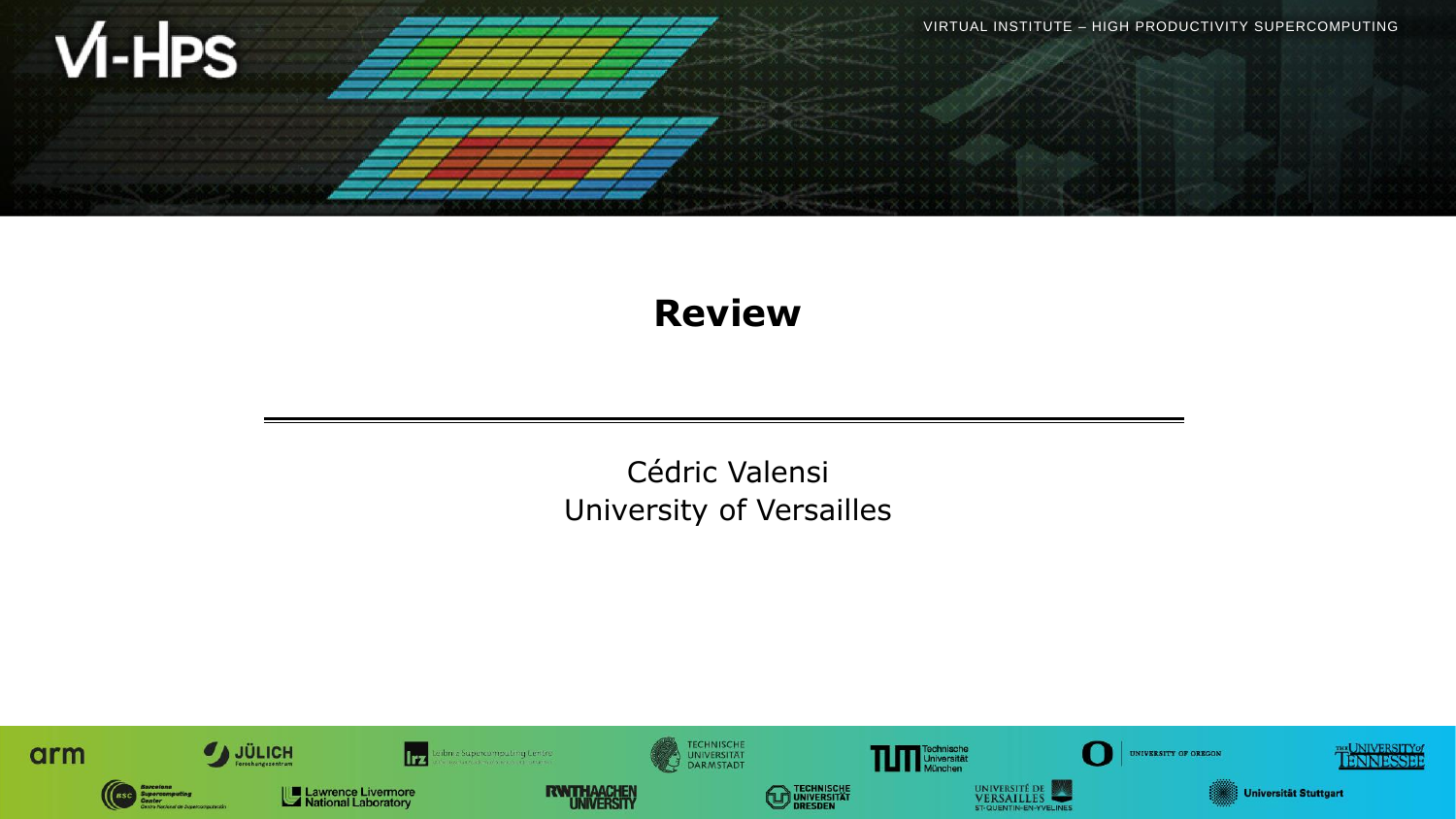# **Summary**

**You've been introduced to a variety of tools .** with hints to apply and use the tools effectively

**Tools provide complementary capabilities**

- computational kernel & processor analyses
- communication/synchronization analyses
- load-balance, scheduling, scaling, …

**Tools are designed with various trade-offs**

- general-purpose versus specialized
- **· platform-specific versus agnostic**
- **E** simple/basic versus complex/powerful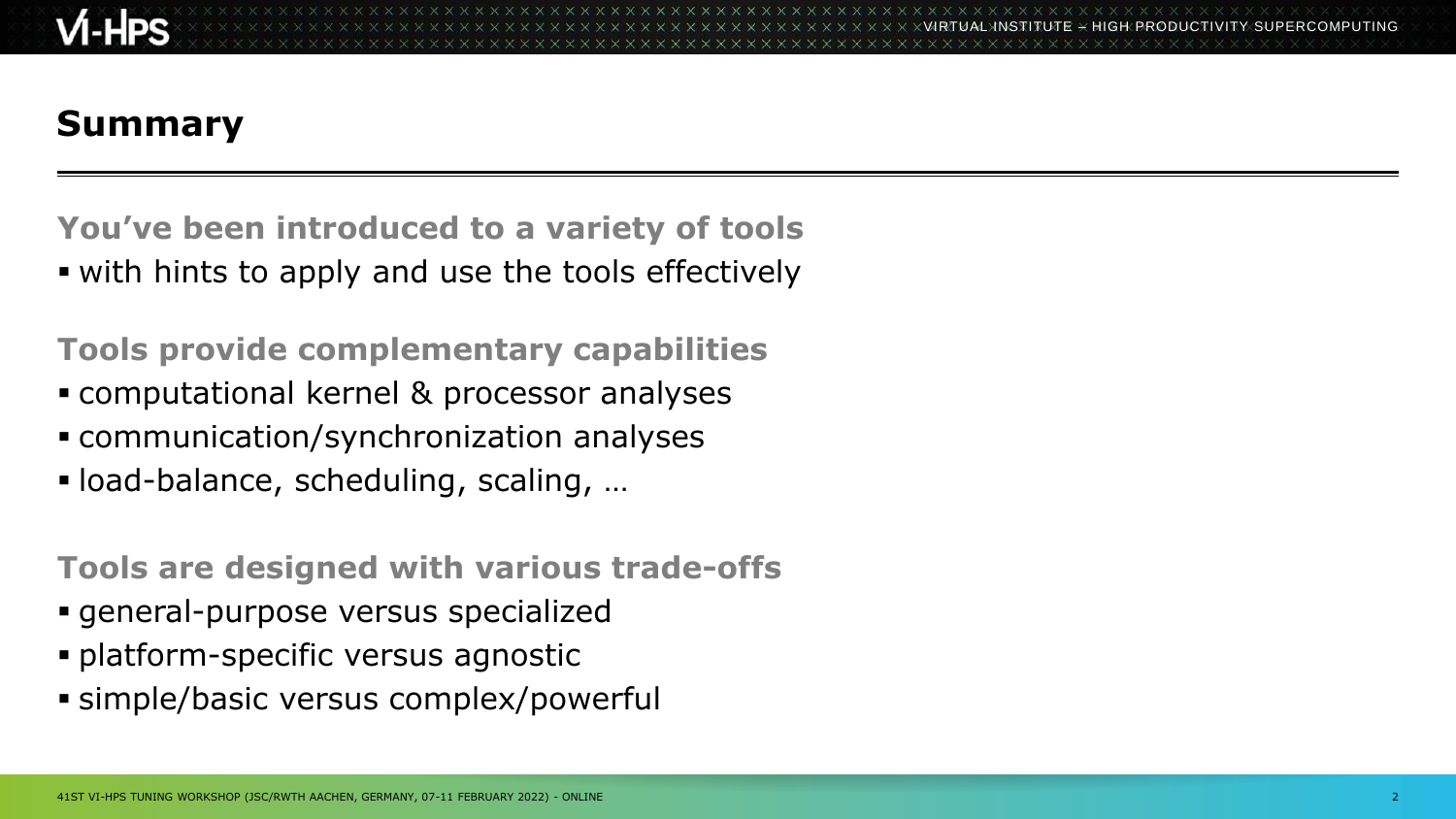## **Tool selection**

**Which tools you use and when you use them likely to depend on the situation**

- which are available on (or for) your computer system
- which support your programming paradigms and languages
- which you are familiar (comfortable) with using
- **.** which type of issue you suspect
- which question you want to have answered

**Being aware of (potentially) available tools and their capabilities can help finding the most appropriate tools**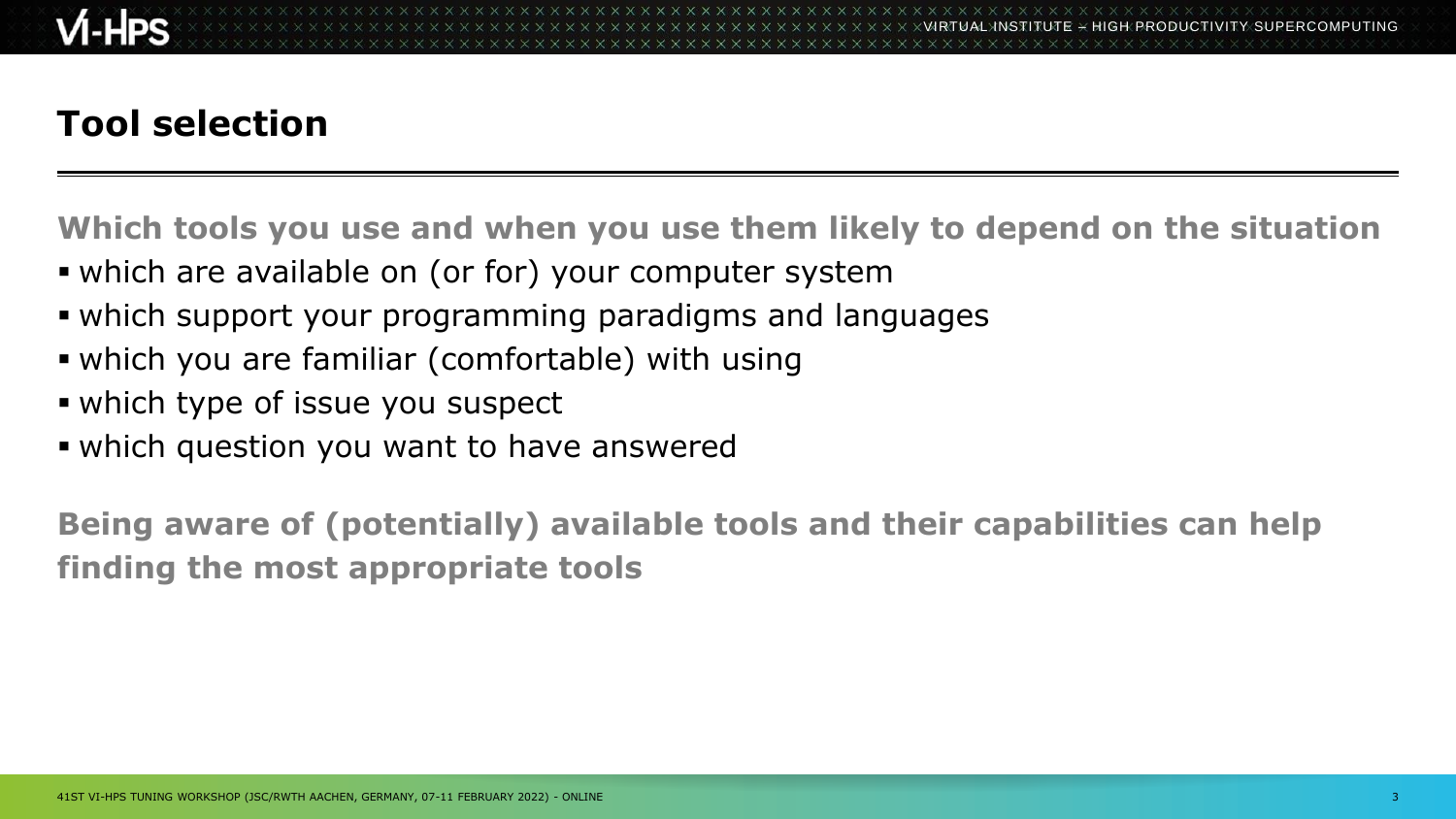## **Workflow (getting started)**

**First ensure that the parallel application runs correctly**

- no-one will care how quickly you can get invalid answers or produce a set of core-files
- parallel debuggers like *DDT* or *STAT* help isolate anomalies
- correctness checking tools such as **MUST***/ARCHER* can identify other issues (that might not cause problems right now, but will eventually)
	- e.g., race conditions, invalid/non-compliant usage

**Best to start with an overview of execution performance**

▪ fraction of time spent in computation vs. communication/synchronization vs. I/O

- which sections of the application/library code are most costly
- Example parallel profilers: **Score-P + Cube/ParaProf, TAU**, *MAQAO,* **MAP**

**and how it changes with scale or different configurations** ▪ processes vs threads, mappings, bindings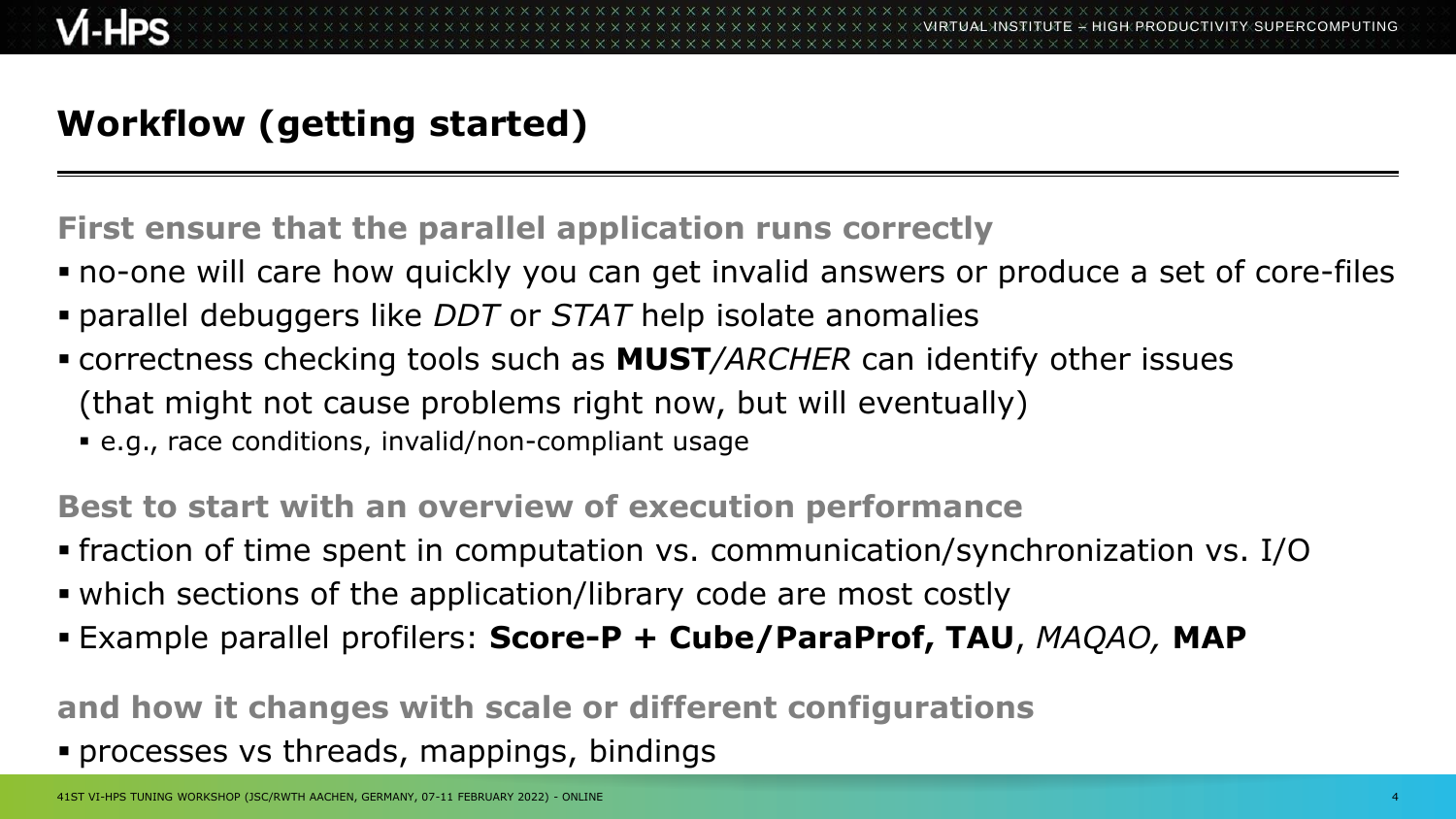## **Workflow (communication/synchronization)**

**Communication issues generally apply to every computer system (to different extents) and typically grow with the number of processes/threads**

- *Weak scaling*: fixed computation per thread, and perhaps fixed localities, but increasingly distributed
- **E** *Strong scaling*: constant total computation, increasingly divided amongst threads, while communication grows
- Collective communication (particularly of type "all-to-all") result in increasing data movement
- Synchronizations of larger groups are increasingly costly
- **EXAM** Load-balancing becomes increasingly challenging, and imbalances more expensive
	- generally manifests as waiting time at subsequent collective operations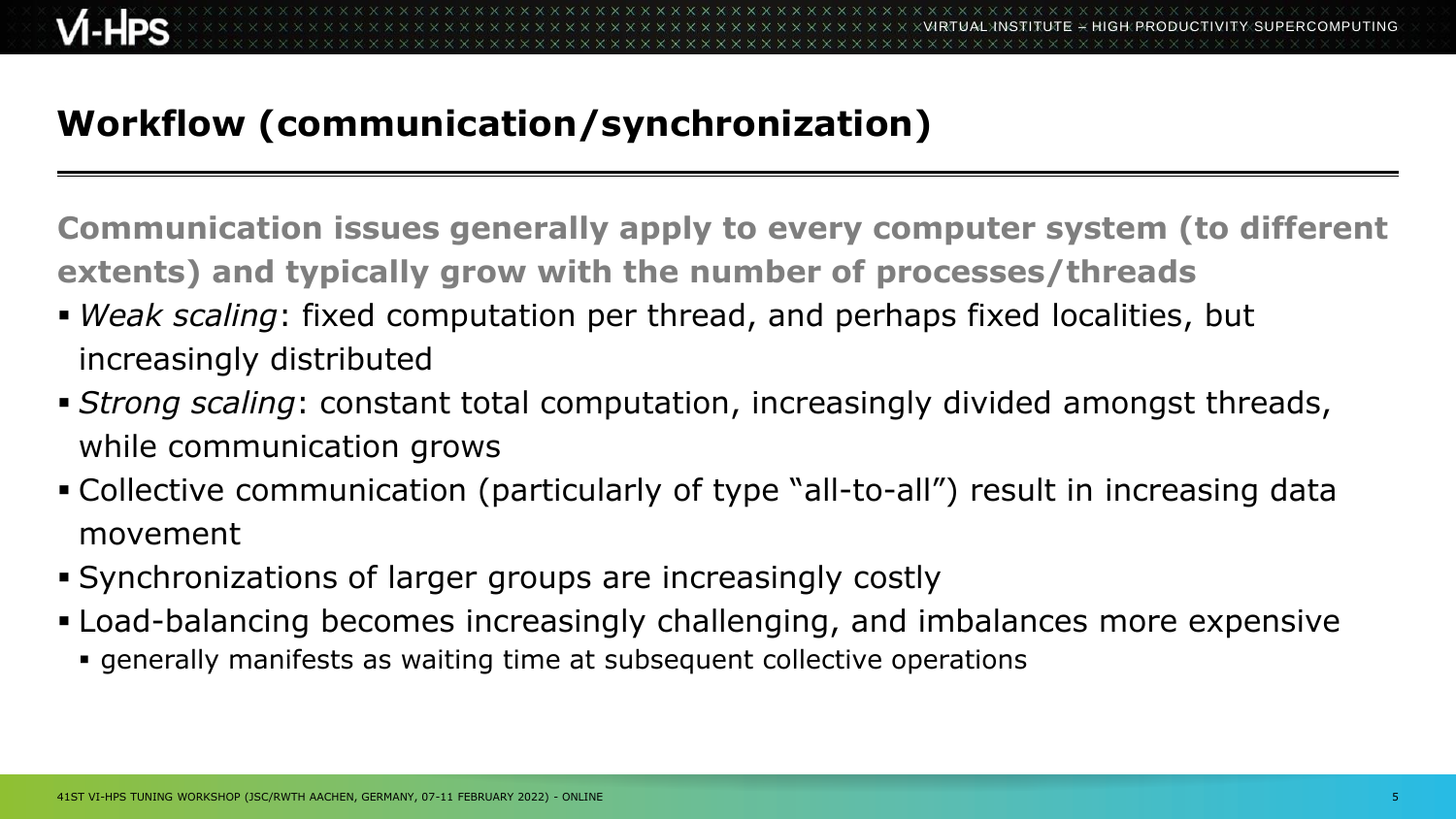## **Workflow (wasted waiting time)**

**Waiting times are difficult to determine in basic profiles**

- Part of the time each process/thread spends in communication & synchronization operations may be wasted waiting time
- Need to correlate event times between processes/threads
	- **Post-mortem event trace analysis avoids interference and provides a complete history**
	- **Scalasca** automates trace analysis and ensures waiting times are completely quantified
	- **Vampir** allows interactive exploration and detailed examination of reasons for inefficiencies
	- **BSC Tools** (**Paraver**/**Dimemas**/**Extrae**) support comprehensive detailed trace analyses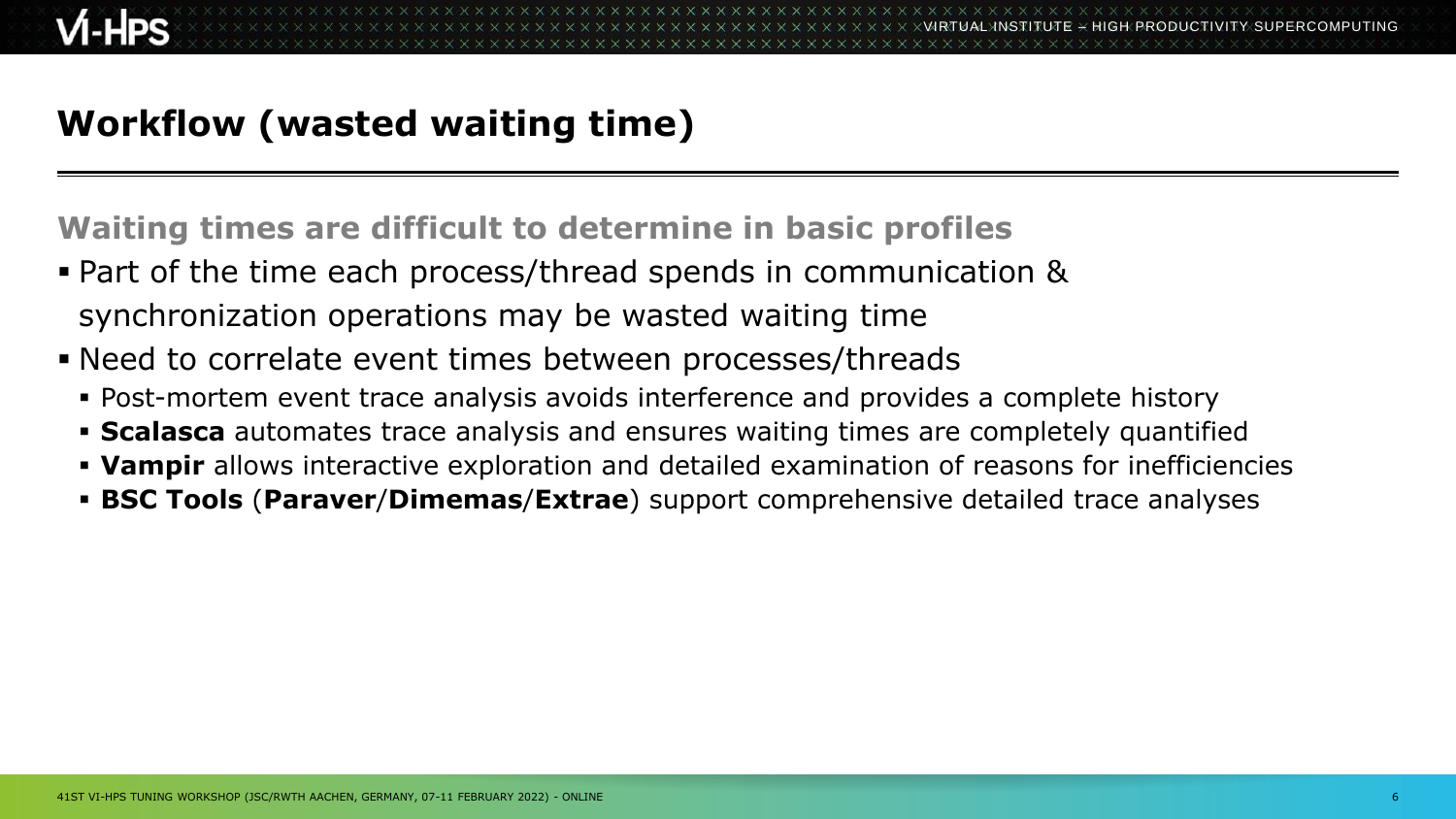## **Workflow (core computation)**

**Effective computation within processors/cores is also vital**

- Optimized libraries may already be available
- Optimizing compilers can also do a lot
	- provided the code is clearly written and not too complex
	- **E** appropriate directives and other hints can also help
- **Processor hardware counters can also provide insight** 
	- although hardware-specific interpretation required
	- can be accessed with **PAPI** or *LIKWID*
- Cache analysis can be investigated with *Callgrind*
- Optimised code generation for x86 can be investigated with *MAQAO*
- Tools available from processor and system vendors help navigate and interpret processor-specific performance issues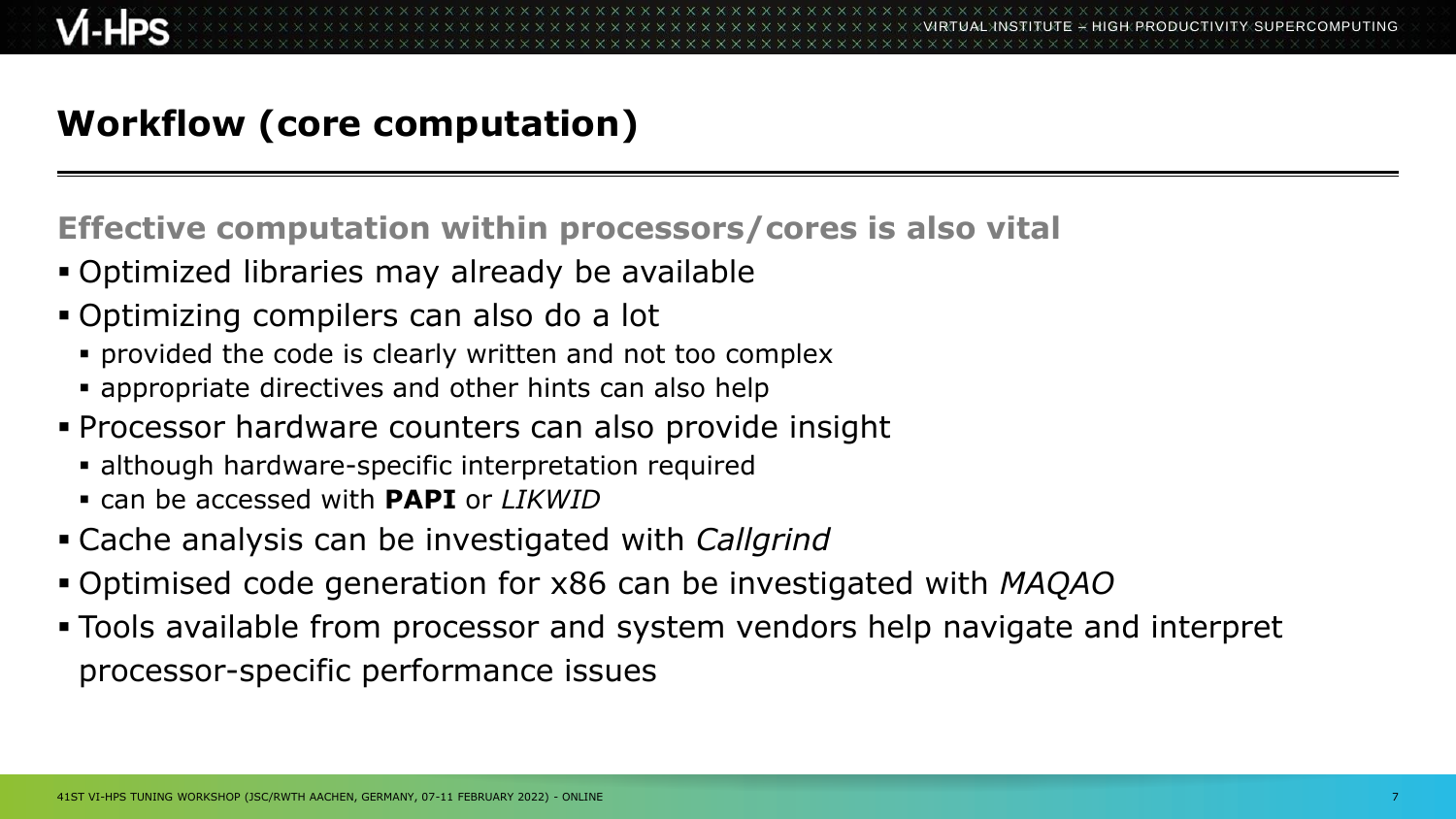$\times$ VIRTUAL $\times$ ITUTE  $\times$  HIGH PRODUCTIVITY SUPERCOMPUTING

#### **Technologies and their integration**

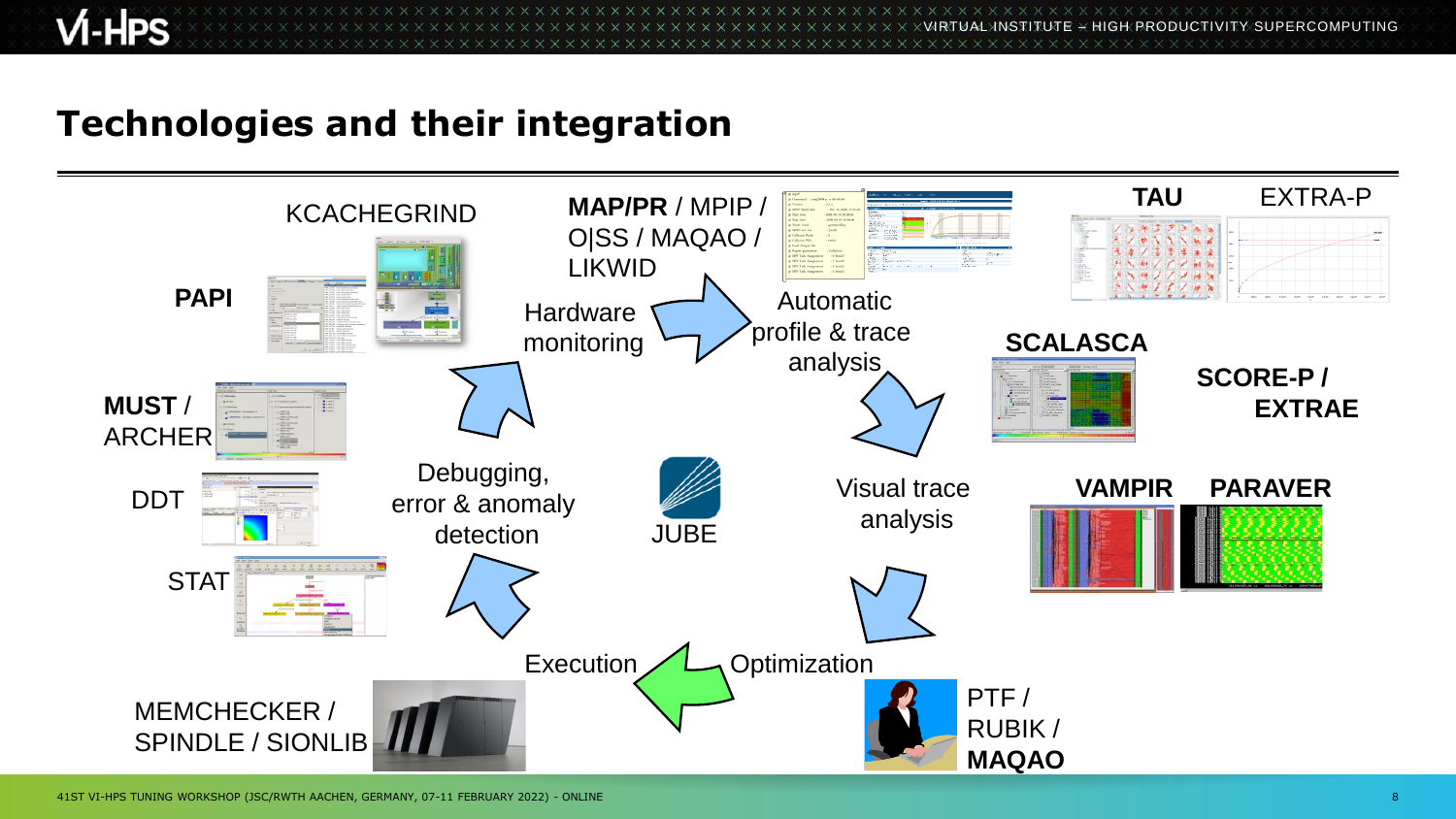## **Evaluation / Feedback**

#### ▪ Please also complete the online VI-HPS workshop/tools evaluation form

- provides valuable feedback
	- **to improve future workshops and training**
	- **to tools developers for improving their tools and training material**
- can be anonymous if desired
- **https://forms.gle/AXKo6QPwBxLUix3b6**
- Tools support queries and bug reports are also welcome
	- should be submitted to respective support mailing lists
	- and/or sometimes to local technical support staff